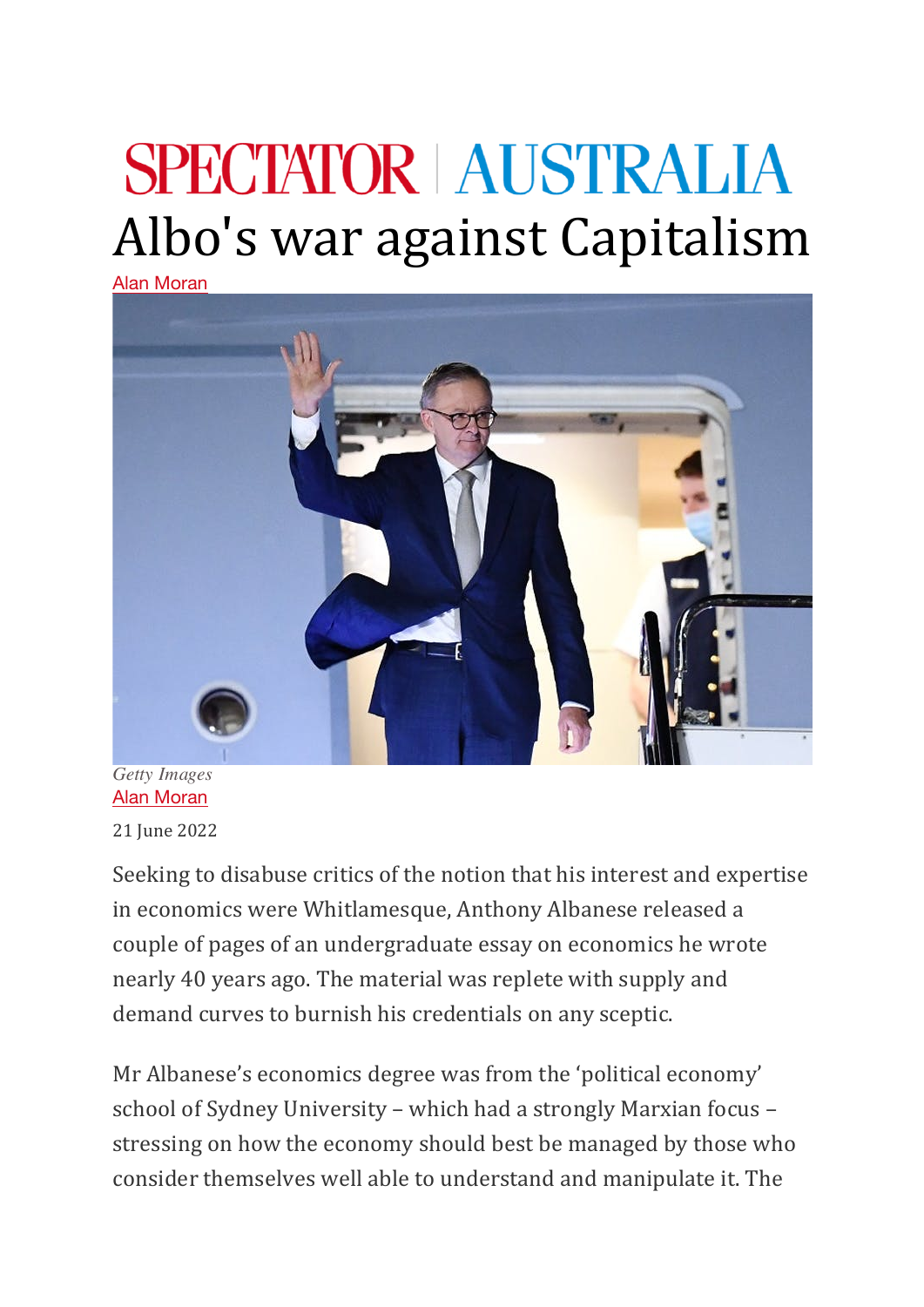university mentors favoured central direction rather than what they perceived as the anarchy and heartlessness of the market system.

The practicalities of this involve a very minor role for the price mechanism in investment, employment, and other aspects of the economy. They downplay the importance of millions of interactions of suppliers, consumers, and intermediaries in driving investment and product decisions.

Mr Albanese's prior affinity to this philosophy doubtlessly attracted him to the subject. That attraction may not have been overturned by his exposure to alternative economic systems to capitalism's reliance on individual preferences and private property. Few see outcomes of such systems – in the Soviet bloc, China pre-1998, and modern-day North Korea and Cuba –as anything but catastrophic.

With this background, Mr Albanese is keen to display empathy with workers. On election, he had an opportunity to do so. He backed a 5 per cent wage increase, which under Australia's unique system, allows a court of law to make a wage determination that flows through to almost all employees in the country.

Mr Albanese took the view that a 5 per cent increase is both absorbable by employers and fair compensation to workers for price increases. But the point about wages is that they are determined by productivity and this rests on the skills of workers, the capital base, costs of security, and other matters. That explains why Australia has wage levels that are maybe 10 times those of a country like Ethiopia, where the workers are even more worthy of a pay increase.

Doing the arithmetic Mr Albanese would have thought 5 per cent wage increase in the overall cost structure of businesses, where wages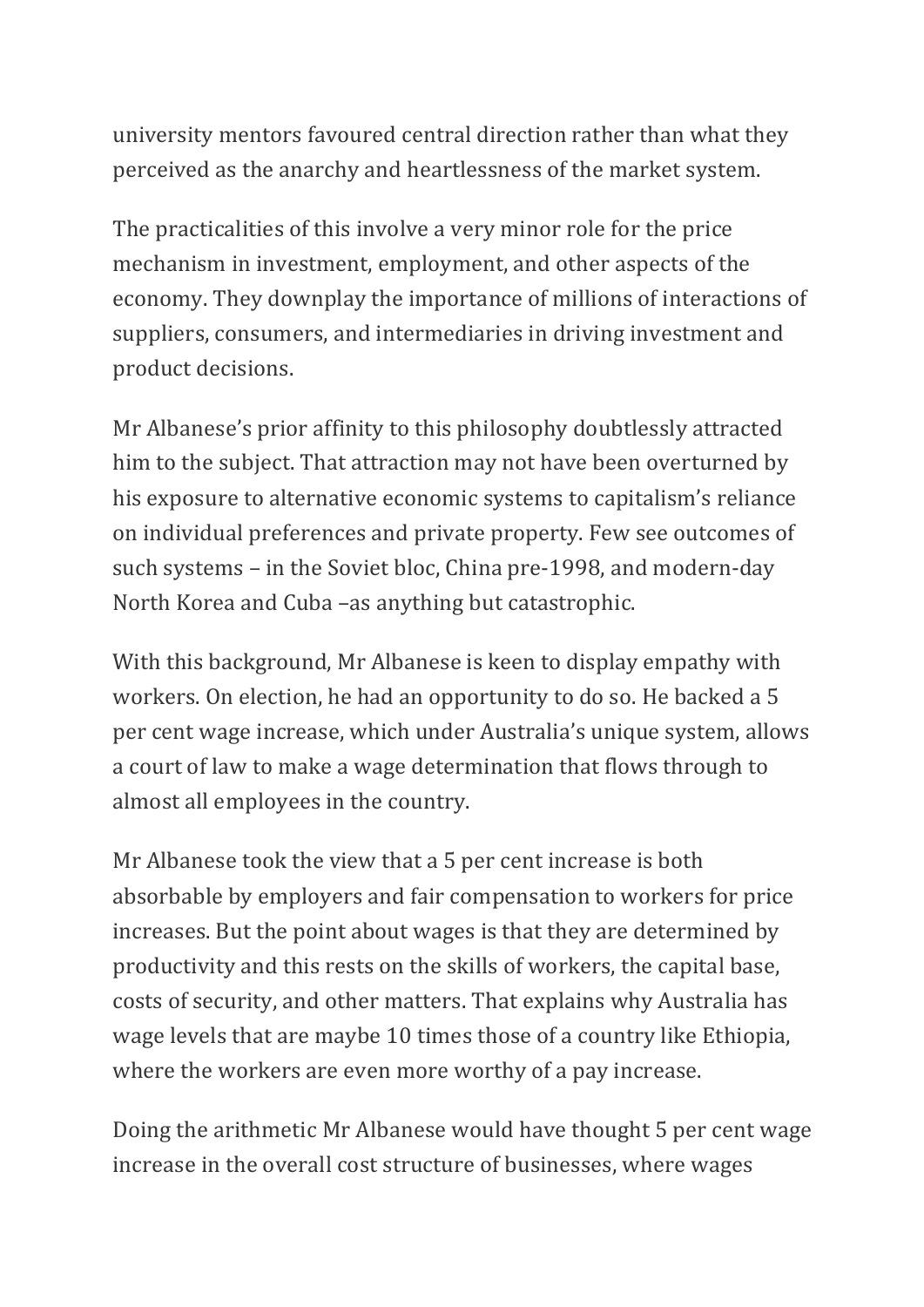comprise around 60 per cent of total costs, would mean an overall increase in cost to a business of 3 per cent. That doesn't sound very much. Nor is it in a situation where it is validated by a corresponding increase in productivity.

However, where productivity hasn't risen a non-market determined increase in costs of 3 per cent can spell disaster for an economy. This is because profit is the instigator of investment and output from businesses in a capitalist economy. Profit, often used as a derogatory term indicating pitiless corporate greed, is actually the residual after a firm has paid for inputs, labour, capital, sales promotion, and taxes. If that residual is 10 per cent of a firm's revenue the  $3$  per cent cost increase is a 30 per cent reduction in the revenue of the owner. A 30 per cent reduction in an owner's income has a huge impact on the driver of the firm's decisions. If the increased mandatory wage is in excess of underlying market rates, it will reduce employment and dampen down new investment and hence reduce productivity, the underlying basis on which sustainable wage increases are possible.

It is cold comfort that the forced increase in Australian wages, by bringing job-shedding may avoid the American predicament of overfull employment co-existing with high prices and sudden shortages of goods like tampons and baby formula.

Probably all politicians see a purpose in their career choice as 'making a difference'. Unfortunately, few seek to rectify the damage to economies brought about by previous political interventions.

In the past, liberals sought to overturn unequal treatment of women, the LGBTQ+ community, and racial minorities, improve the conditions of the unfortunate poor, and eradicate conditions that cause diseases to spread.